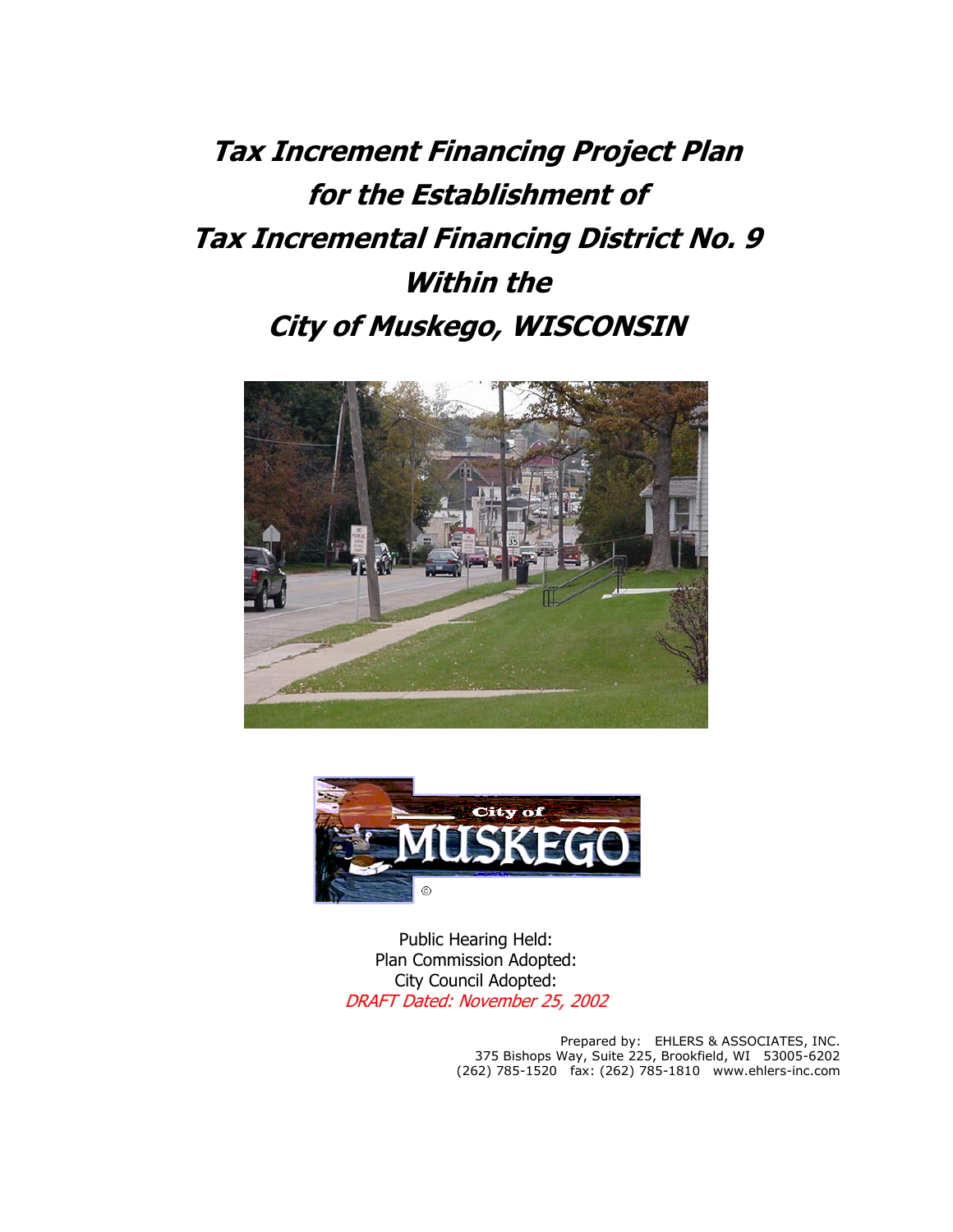#### **CITY OF MUSKEGO ELECTED OFFICIALS 2002-2003 Mayor**

Honorable Mark A. Slocomb *mslocomb@ci.muskego.wi.us* 

**Common Council**  Council President Rick Petfalski, District 5 *mslocomb@ci.muskego.wi.us* 

Alderman Patrick Patterson, District 1 *ppatterson@ci.muskego.wi.us* 

Alderman Butch Le Doux, District 2 *bledoux@ci.muskego.wi.us* 

Alderman Chuck Damaske, District 3 *cdamaske@ci.muskego.wi.us* 

Alderman Nancy Salentine, District 4 *nsalentine@ci.muskego.wi.us* 

District 6

Alderman Eileen Madden, District 7 *emadden@ci.muskego.wi.us* 

#### **PLAN COMMISSION 2002-2003**

Mayor Mark Slocomb, Chairman Alderman Butch LeDoux Harry Brodel Jerald Hulbert Michael Michalski Neome Schaumberg Russ Stinebaugh

#### **JOINT REVIEW BOARD**

Dawn Gunderson, City of Muskego , Waukesha County Representative , Waukesha Area Technical College , Muskego-Norway School District , Public Member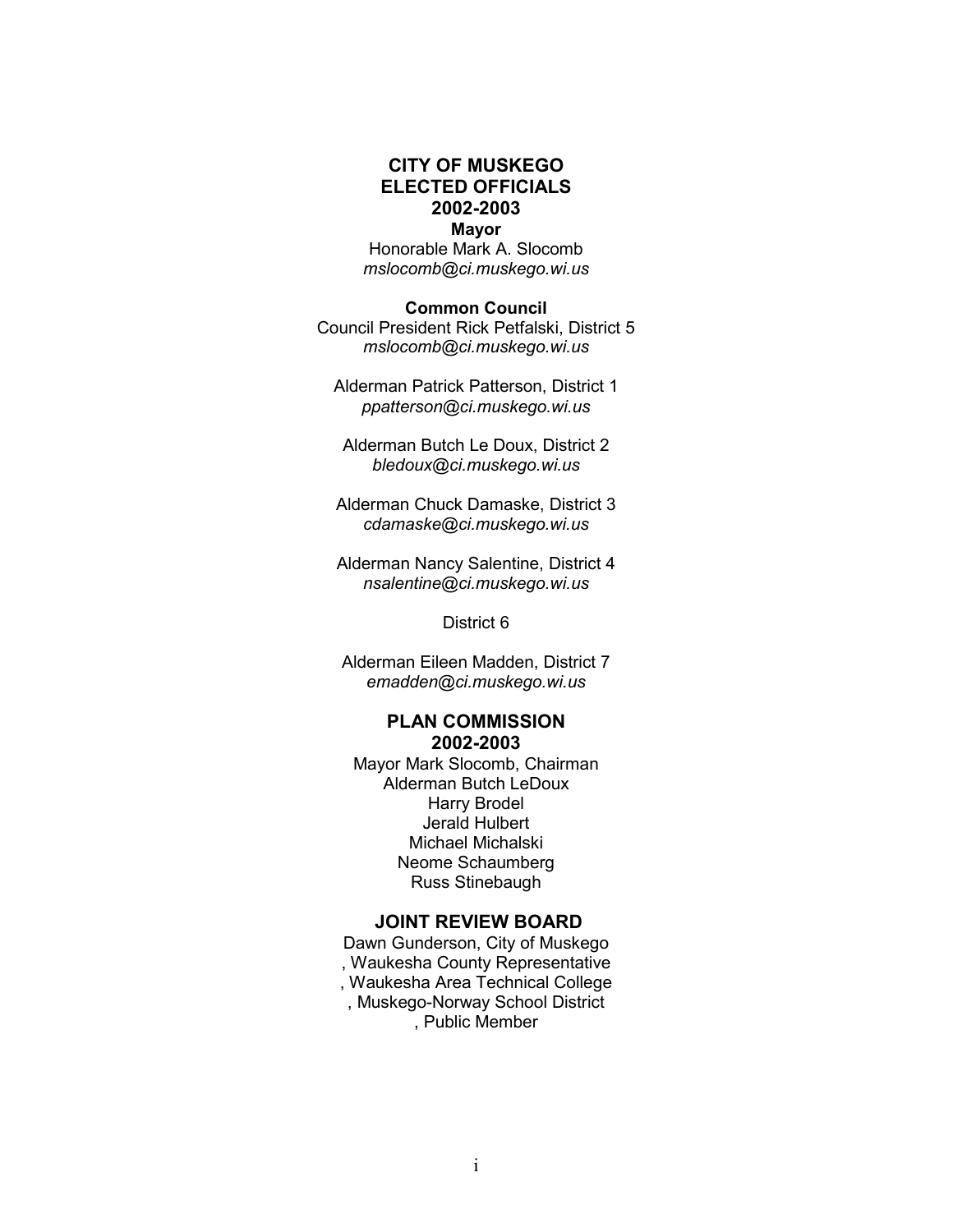#### **TABLE OF CONTENTS**

| STATEMENT OF KIND, NUMBER AND LOCATION OF PROPOSED PUBLIC WORKS 1      |  |
|------------------------------------------------------------------------|--|
|                                                                        |  |
|                                                                        |  |
|                                                                        |  |
|                                                                        |  |
|                                                                        |  |
|                                                                        |  |
|                                                                        |  |
|                                                                        |  |
| A DESCRIPTION OF THE METHODS OF FINANCING AND THE TIME WHEN SUCH COSTS |  |
| OR MONETARY OBLIGATIONS RELATED THERETO ARE TO BE INCURRED 10          |  |
|                                                                        |  |
|                                                                        |  |
|                                                                        |  |
|                                                                        |  |
| PROPOSED CHANGES IN MASTER PLAN, BUILDING CODES AND CITY RDINANCES 16  |  |
|                                                                        |  |
|                                                                        |  |
|                                                                        |  |
|                                                                        |  |
| OPINION OF ATTORNEY FOR THE CITY ADVISING WHETHER THE PLAN IS COMPLETE |  |
| AND COMPLIES WITH WISCONSIN STATUTES, SECTION 66.1105  19              |  |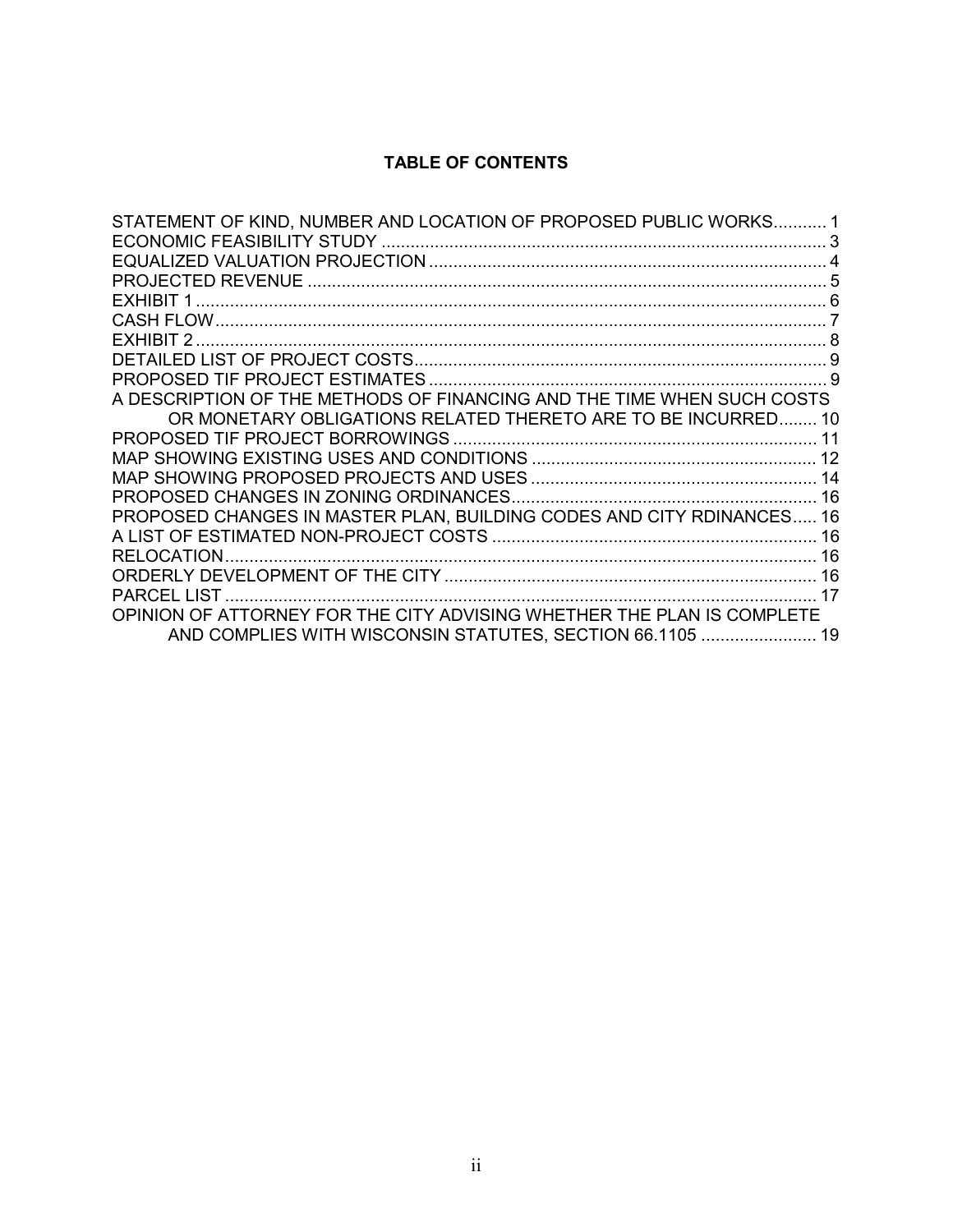#### **STATEMENT OF KIND, NUMBER AND LOCATION OF PROPOSED PUBLIC WORKS**

Tax Incremental District No. 9, City of Muskego (the "District") is being created under authority of Wisconsin Statute Section 66.1105 primarily to assist expansion of the tax base by providing public improvements necessary to promote development and redevelopment and assist in blight elimination in the City of Muskego Community Development Authority Redevelopment District No. 1. The inducement is to install public utilities including water facilities that will allow development to take place.

TID No. 9 is located in the northeastern portion of the City, along Janesville Road. The City of Muskego intends that tax incremental financing (TIF) will be used to assure that related private development locates in this District. The goal is to expand the tax base and opportunities for redevelopment within the City.

The following is a list of public works projects that the City either directly or through the Community Development Authority expects to implement in conjunction with this District. Any costs directly or indirectly related to the public works are considered "project costs" and eligible to be paid with tax increment revenues of the tax incremental district.

- ¾ **WATER SYSTEM IMPROVEMENTS.** There are no public water facilities available to service the area. It will be necessary to provide water mains to distribute the water to individual properties. The City intends to install this main prior to the reconstruction of Janesville Road (CTH L) by Waukesha County.
- ¾ **ACQUISITION/DEMOLITION.** In order to eliminate blight conditions and promote redevelopment, it may be necessary for the City to acquire and demolish blighted properties or to acquire and consolidate parcels in order to create parcels of a marketable size within the District.
- ¾ **STORM SEWER SYSTEM.** Development of the area will cause storm water run off. To avoid problems in the District and adjacent areas, a storm water collection, detention, and retention system will be installed.
- ¾ **UNDERGROUND UTILITY WIRES.** In order to enhance the appearance of the District and to attract desired development, it is necessary to convert overhead utility wires to underground services, including costs to bring such services to code.
- ¾ **LANDSCAPING.** The City will provide landscaping such as berms, street trees, lighting and other facilities to attract high quality development to the area.
- ¾ **DEVELOPMENT INCENTIVES.** The City may enter into agreements with property owners or developers for the purpose of sharing costs to encourage the desired kind of improvements and assure tax base is generated sufficient to recover project costs.
- ¾ **ADMINISTRATIVE COSTS.** These include but are not limited to a portion of the salaries of the City Clerk, public works employees and others involved with the projects throughout the project plan implementation. Audit expenses and any expenses associated with dissolving the District are also considered eligible costs.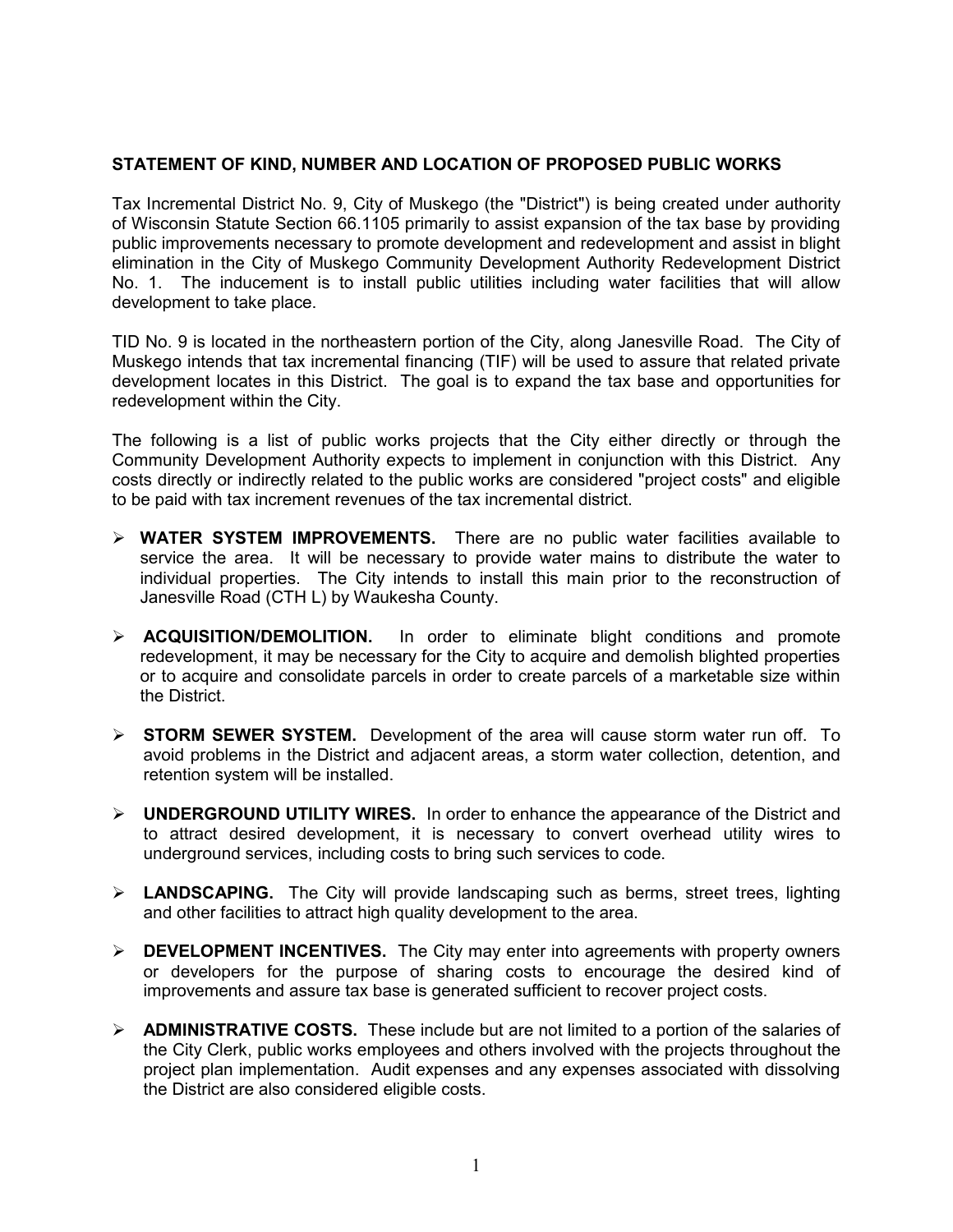- ¾ **ORGANIZATIONAL COSTS.** These costs include but are not limited to fees of the financial consultant, attorney, engineers, surveyors, map makers and other contracted services.
- ¾ **RELOCATION COSTS.** In the event any property is acquired for the projects, expenses including the cost of a relocation plan, director, staff, publications, appraisals, land and property acquisition costs and relocation benefits as required by Wisconsin Statutes Sections 32.19 and 32.195 are considered eligible project costs.
- ¾ **ENVIRONMENTAL AUDITS AND REMEDIATION.** There are no environmental problems known to exist within the proposed district. If, however, it becomes necessary to evaluate properties, the costs related to all environmental audits and remediation will be considered eligible project costs.
- ¾ **FINANCE COSTS.** Interest, financing fees, redemption premiums, and other financing fees are included as project costs.

With all projects the costs of engineering, design, survey, inspection, materials, construction, restoring property to its original condition, apparatus necessary for the public works, legal and other consultant fees, testing, environmental studies, permits, updating City ordinances and plans, judgments or claims for damages and other expenses are included as project costs.

In the event any of the public works projects are not reimbursable out of the special TIF fund under Wisconsin Statute Section 66.1105, in the written opinion of nationally recognized bond counsel or a court of record so rules in a final order, then such project or projects shall be deleted here from and the remainder of the projects hereunder shall be deemed the entirety of the projects for purposes of this project plan.

#### **The City reserves the right to implement only those projects that remain viable as the project plan period proceeds.**

Project costs are any expenditures made or estimated to be made or monetary obligations incurred or estimated to be incurred by the City and outlined in this plan. Project costs will be diminished by any income, special assessments or other revenues, including user fees or charges. To the extent the costs benefit the municipality outside the District, a proportionate share of the cost is not a project cost. Costs identified in this plan are preliminary estimates made prior to design considerations and are subject to change after planning is completed. Proration of costs in the plan are also estimates and subject to change based upon implementation, future assessment policies and user fee adjustments.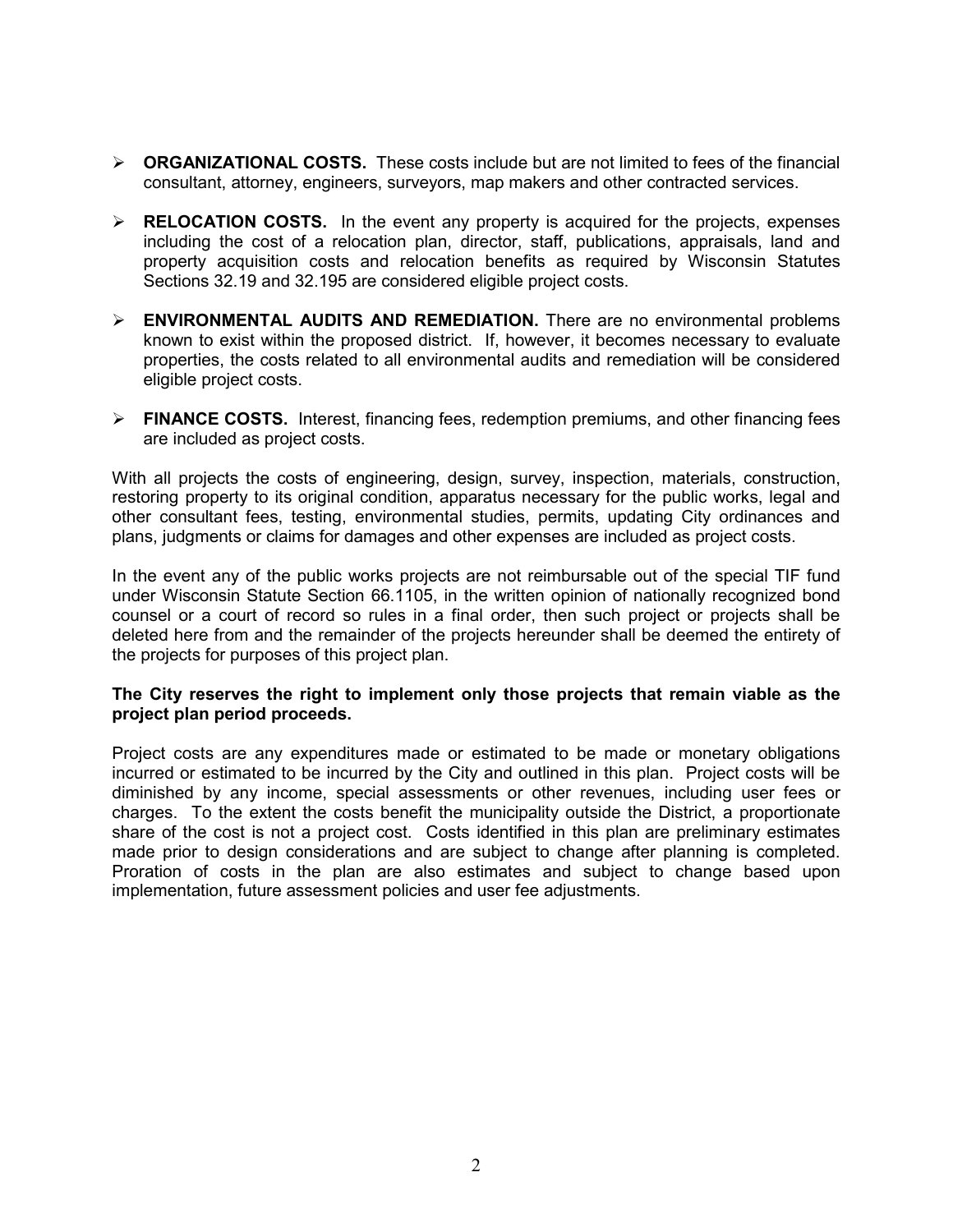#### **ECONOMIC FEASIBILITY STUDY**

The City of Muskego, located in the southern portion of Waukesha County near Interstate 43, is a community of approximately 21,700 in population.

The charts and exhibits on the following pages demonstrate that the City will be able to obtain the funds necessary to implement the projects in this plan and that the revenue from the District will be sufficient to pay for them. Charts I and II respectively on the following page, project the City's equalized value and show the full faith and credit borrowing capacity of the City. Equalized valuation projections were made using two methods. The first projects the future valuation of the City using the average annual percentage of valuation growth experienced between 1998 and 2002. The second method projects the future valuation based upon the average annual increment between 1998 and 2002. This method is identified as the straight line method. Chart II projects the general obligation borrowing capacity of the City taking into account the straight line valuation projection and existing debt of the City. The chart demonstrates that the City is likely to have a general obligation capacity of \$104,864,105 during the seven year implementation period of the District.

In addition to general obligation bonds, the City can issue mortgage revenue bonds to be repaid from revenues of the sewer and/or water systems, including revenues paid by the City that represent service of the system to the City. There is no statutory nor constitutional limitation on the amount of revenue bonds that can be issued, however, water rates are controlled by the Wisconsin Public Service Commission and the City must demonstrate to bond underwriters its ability to repay revenue debt with the assigned rates.

It is anticipated that special assessments may be levied to benefitted properties to pay part of the water extension costs. The City can issue special assessment B bonds pledging revenues from special assessment installments to the extent assessment payments are outstanding. These bonds are not counted against he City's constitutional debt limit.

The City also has the authority to issue Lease Revenue Bonds through a CDA should this financing vehicle be useful in accomplishing the objectives of the Plan.

In addition to the issuance of General Obligation Bonds by the City, a CDA could issue obligations secured by lease payments to be made by the City. Such obligations would not be counted against the City's general obligation debt limit

Based on the economic characteristics and the financing resources of the City, all projects outlined in this project plan can be financed and are feasible.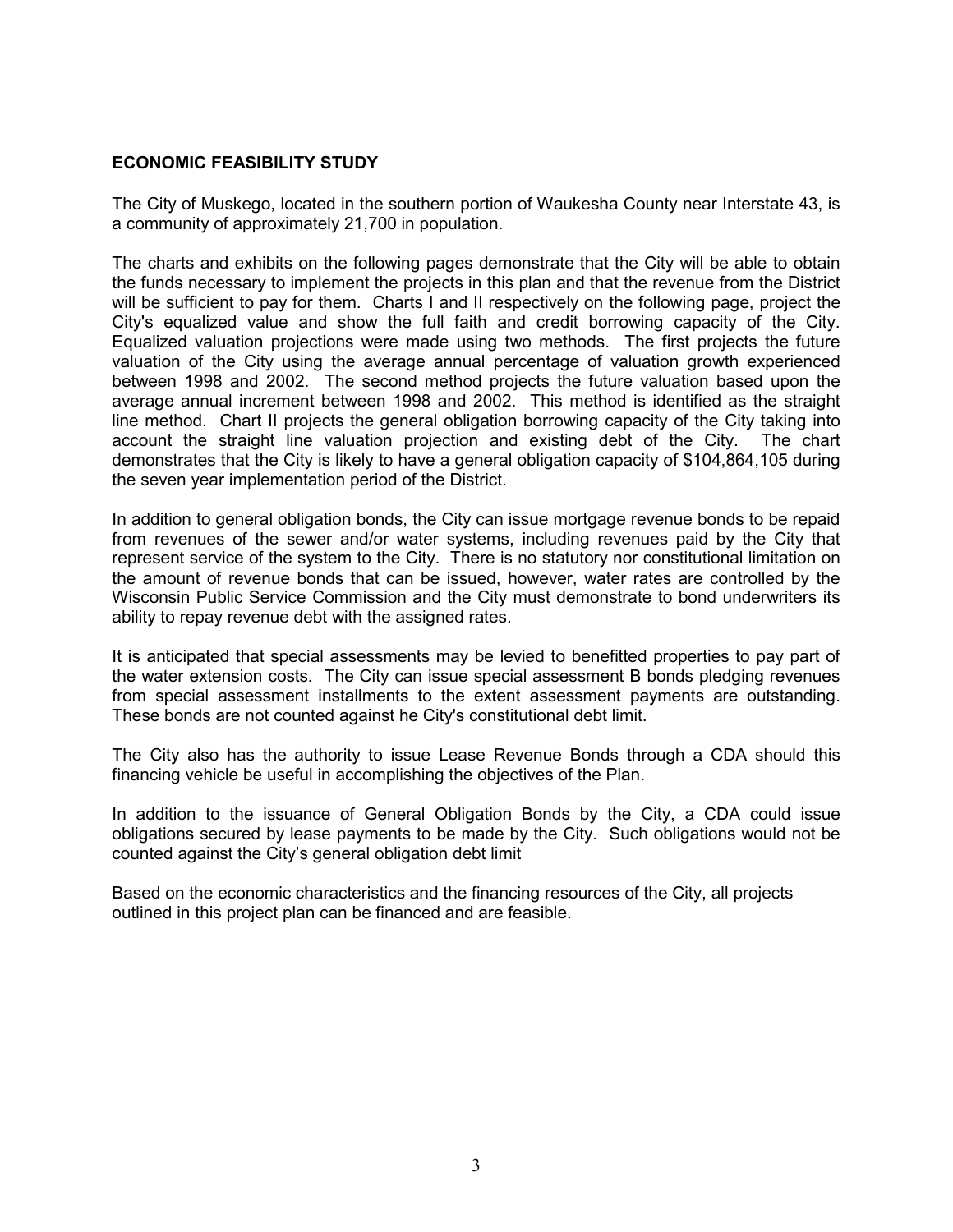#### CHART I

#### |----PERCENTAGE METHOD----| **|--STRAIGHT LINE METHOD--|**

#### **HISTORICAL DATA**

|                    |       | 1998 1.227.121.100 |       |
|--------------------|-------|--------------------|-------|
| 1999 1.316.793.100 |       | 1999 1,316,793,100 |       |
| 2000 1.407.733.800 |       | 2000 1.407.733.800 |       |
| 2001 1.534.663.400 |       | 2001 1.534.663.400 |       |
| 2002 1.651.185.500 | 8.64% | 2002 1.651.185.500 | 8.64% |

Straight Line Method Value Increment \$106,016,100

#### **PROJECTED VALUATIONS**

| 2003 | 1,793,838,289 | 8.64% | 2003 | 1.757.201.600 | 6.42% |
|------|---------------|-------|------|---------------|-------|
| 2004 | 1.948.815.446 | 8.64% | 2004 | 1,863,217,700 | 6.03% |
| 2005 | 2.117.181.725 | 8.64% | 2005 | 1.969.233.800 | 5.69% |
| 2006 | 2,300,093,867 | 8.64% | 2006 | 2.075.249.900 | 5.38% |
| 2007 | 2.498.808.551 | 8.64% | 2007 | 2.181.266.000 | 5.11% |
| 2008 | 2.714.691.023 | 8.64% | 2008 | 2.287.282.100 | 4.86% |
| 2009 | 2.949.224.481 | 8.64% | 2009 | 2.393.298.200 | 4.64% |
| 2010 | 3.204.020.261 | 8.64% | 2010 | 2.499.314.300 | 4.43% |
| 2011 | 3,480,828,909 | 8.64% | 2011 | 2.605.330.400 | 4.24% |

5 Year Trend

#### CHART II

|               |                  |                   |                | <b>NET</b>       |
|---------------|------------------|-------------------|----------------|------------------|
| <b>BUDGET</b> | <b>EQUALIZED</b> | <b>GROSS DEBT</b> | <b>DEBT</b>    | <b>BORROWING</b> |
| <b>YEAR</b>   | <u>VALUE</u>     | LIMIT             | <b>BALANCE</b> | <b>CAPACITY</b>  |
|               |                  |                   |                |                  |
| 2003          | 1,651,185,500    | 82,559,275        | 18,260,693     | 64,298,582       |
| 2004          | 1,757,201,600    | 87,860,080        | 17,103,179     | 70,756,901       |
| 2005          | 1,863,217,700    | 93,160,885        | 15,634,452     | 77,526,433       |
| 2006          | 1,969,233,800    | 98,461,690        | 14,199,461     | 84,262,229       |
| 2007          | 2,075,249,900    | 103,762,495       | 12,698,154     | 91,064,341       |
| 2008          | 2,181,266,000    | 109,063,300       | 11,125,474     | 97,937,826       |
| 2009          | 2,287,282,100    | 114,364,105       | 9,500,000      | 104,864,105      |
| 2010          | 2,393,298,200    | 119,664,910       | 7,925,000      | 111,739,910      |
| 2011          | 2,499,314,300    | 124,965,715       | 6,375,000      | 118,590,715      |
| 2012          | 2,605,330,400    | 130,266,520       | 5,100,000      | 125,166,520      |
| 2013          | 2,711,346,500    | 135,567,325       | 4,300,000      | 131,267,325      |
| 2014          | 2,817,362,600    | 140,868,130       | 3,450,000      | 137,418,130      |
| 2015          | 2,923,378,700    | 146,168,935       | 2,575,000      | 143,593,935      |
| 2016          | 3,029,394,800    | 151,469,740       | 1,650,000      | 149,819,740      |
| 2017          | 3,135,410,900    | 156,770,545       | 700,000        | 156,070,545      |
| 2018          | 3,241,427,000    | 162,071,350       | 450,000        | 161,621,350      |
| 2019          | 3,347,443,100    | 167,372,155       | 200,000        | 167, 172, 155    |
| 2020          | 3,453,459,200    | 172,672,960       |                | 172,672,960      |
| 2021          | 3,559,475,300    | 177,973,765       |                | 177,973,765      |
|               |                  |                   |                |                  |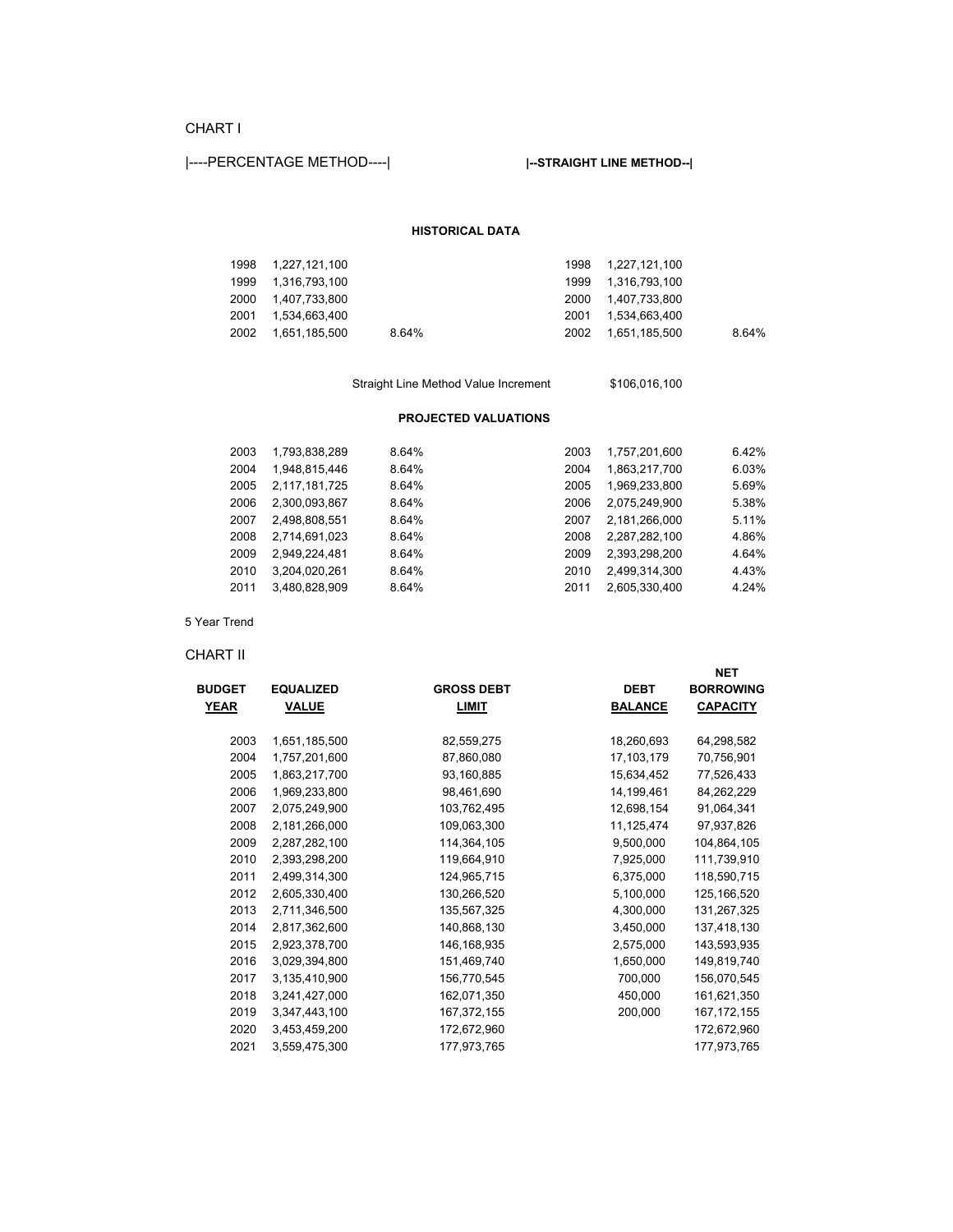#### **PROJECTED REVENUE**

Exhibit 1 (page 7) estimates the TIF revenues that will be available to retire the debt incurred to finance project costs. Exhibit 2 (page 9) summarizes the District's cash position throughout its potential life.

Exhibit I projects revenues sufficient to retire the debt proposed to finance all projects of the District. The pro forma is based on the following assumptions:

\_ The base value of the District is \$19,707,800

Incremental tax base will be generated as of January 1 each year as follows:

| 2003 | 300,400   |
|------|-----------|
| 2004 | 1,375,000 |
| 2005 | 1,375,000 |

The new construction estimates are based on typical commercial buildings constructed on the vacant parcels within TID No. 9.

The equalized tax rate in 2004 is projected to be \$20.34 per thousand (the City's current equalized rate). It is projected to remain constant throughout the pro forma.

Valuations are projected to increase 1% each year because of inflation.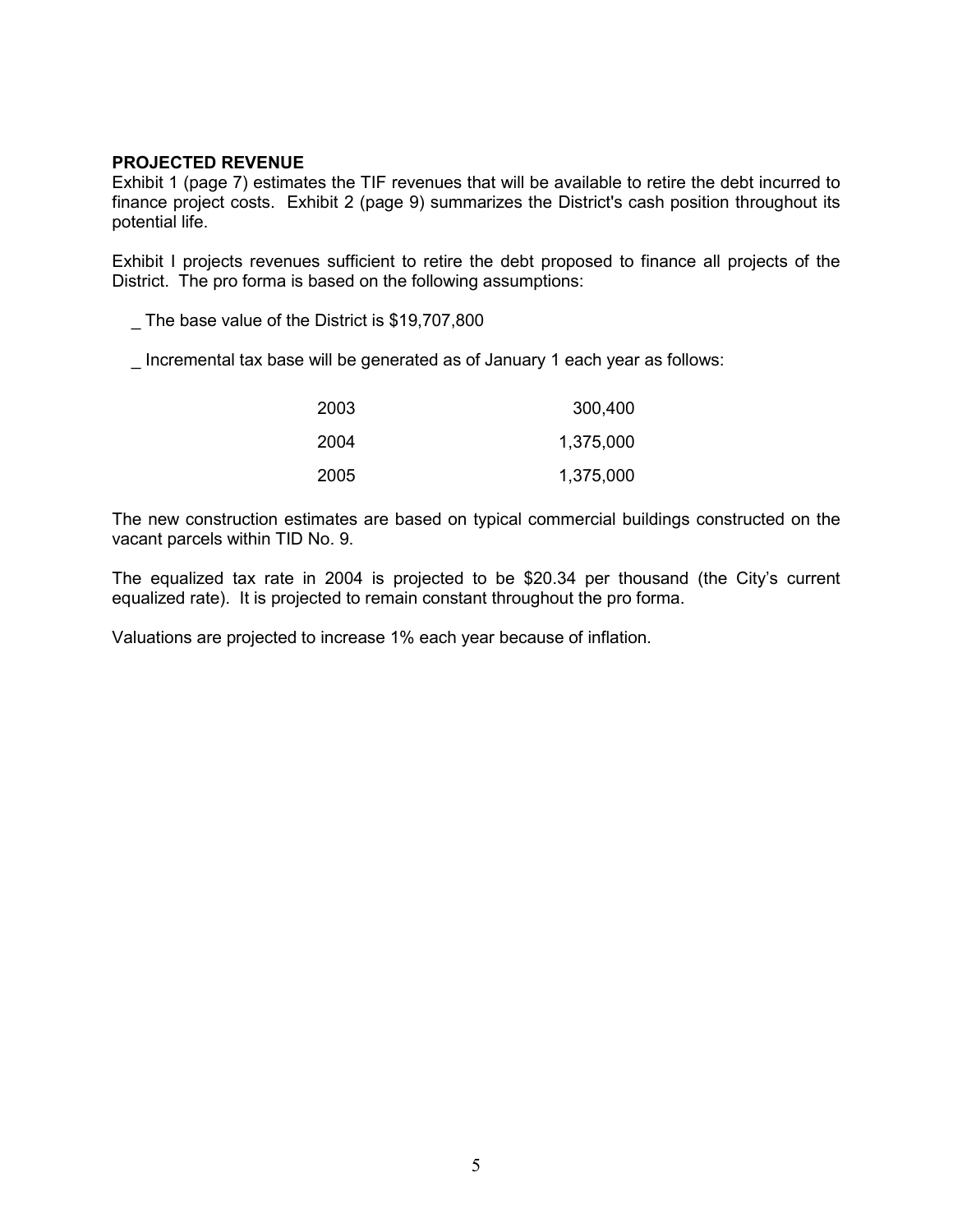# **City of Muskego TID #9**

#### *Tax Increment Forecast*

|                         |                     | <b>Base Value</b> |                       | 19,707,800       |              | <b>Inflation Factor</b> |            | 1.00%            |
|-------------------------|---------------------|-------------------|-----------------------|------------------|--------------|-------------------------|------------|------------------|
|                         | <b>Construction</b> | <b>Valuation</b>  | Revenue               | <b>Inflation</b> | Value        | Valuation               | <b>Tax</b> | <b>Tax</b>       |
|                         | Year                | Year              | Year                  | <b>Increment</b> | <b>Added</b> | <b>Increment</b>        | Rate       | <b>Increment</b> |
|                         |                     |                   |                       |                  |              |                         |            |                  |
| 1                       | 2003                | 2004              | 2005                  | 197,078          | 300,400      | 497,478                 | 20.34      | 10,121           |
| $\overline{\mathbf{c}}$ | 2004                | 2005              | 2006                  | 202,053          | 1,375,000    | 2,074,531               | 20.34      | 42,206           |
| 3                       | 2005                | 2006              | 2007                  | 217,823          | 1,375,000    | 3,667,354               | 20.34      | 74,611           |
| 4                       | 2006                | 2007              | 2008                  | 233,752          |              | 3,901,106               | 20.34      | 79,366           |
| 5                       | 2007                | 2008              | 2009                  | 236,089          |              | 4,137,195               | 20.34      | 84,170           |
| 6                       | 2008                | 2009              | 2010                  | 238,450          |              | 4,375,645               | 20.34      | 89,021           |
| $\overline{7}$          | 2009                | 2010              | 2011                  | 240,834          |              | 4,616,479               | 20.34      | 93,920           |
| 8                       | 2010                | 2011              | 2012                  | 243,243          |              | 4,859,722               | 20.34      | 98,869           |
| 9                       | 2011                | 2012              | 2013                  | 245,675          |              | 5,105,397               | 20.34      | 103,867          |
| 10                      | 2012                | 2013              | 2014                  | 248,132          |              | 5,353,529               | 20.34      | 108,915          |
| 11                      | 2013                | 2014              | 2015                  | 250,613          |              | 5,604,142               | 20.34      | 114,014          |
| 12                      | 2014                | 2015              | 2016                  | 253,119          |              | 5,857,262               | 20.34      | 119,164          |
| 13                      | 2015                | 2016              | 2017                  | 255,651          |              | 6,112,912               | 20.34      | 124,365          |
| 14                      | 2016                | 2017              | 2018                  | 258,207          |              | 6,371,120               | 20.34      | 129,618          |
| 15                      | 2017                | 2018              | 2019                  | 260,789          |              | 6,631,909               | 20.34      | 134,924          |
| 16                      | 2018                | 2019              | 2020                  | 263,397          |              | 6,895,306               | 20.34      | 140,282          |
| 17                      | 2019                | 2020              | 2021                  | 266,031          |              | 7,161,337               | 20.34      | 145,695          |
| 18                      | 2020                | 2021              | 2022                  | 268,691          |              | 7,430,028               | 20.34      | 151,161          |
| 19                      | 2021                | 2022              | 2023                  | 271,378          |              | 7,701,407               | 20.34      | 156,682          |
| 20                      | 2022                | 2023              | 2024                  | 274,092          |              | 7,975,499               | 20.34      | 162,258          |
| 21                      | 2023                | 2024              | 2025                  | 276,833          |              | 8,252,332               | 20.34      | 167,890          |
| 22                      | 2024                | 2025              | 2026                  | 279,601          |              | 8,531,933               | 20.34      | 173,579          |
| 23                      | 2025                | 2026              | 2027                  | 282,397          |              | 8,814,330               | 20.34      | 179,324          |
|                         |                     |                   |                       |                  |              |                         |            |                  |
|                         |                     | <b>Totals</b>     |                       |                  | 3,050,400    |                         |            | 2,684,023        |
|                         |                     |                   | Present value at 5.5% |                  |              |                         |            | 1,319,074        |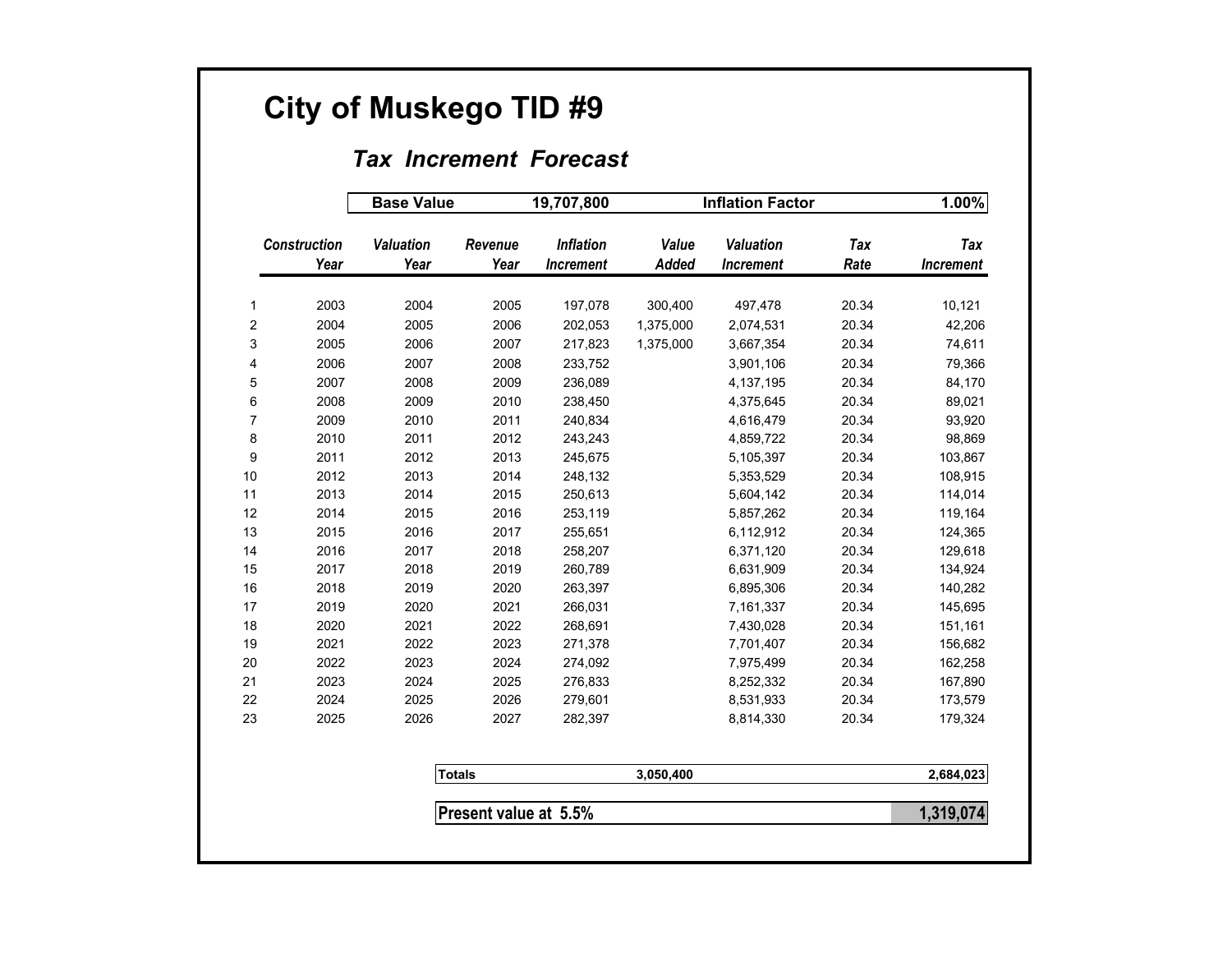#### **CASH FLOW**

The following pro forma (Exhibit 2) summarizes the District's cash position throughout its potential life. It shows revenues, expenses and balances by year.

Revenues include tax increments from Exhibit 1, capitalized interest, and interest earned investing year-end balances.

Expenditures represent payments for contract agreements with developers, and principal and interest payments on this District's share of debt issued to finance projects listed in the plan. The tentative proposed issues are identified as follows:

| Issue No. | Year | Description | Amount      |
|-----------|------|-------------|-------------|
|           | 2003 | CDA Bonds   | \$1,300,000 |

Revenues anticipated will be sufficient to meet all obligations in a timely manner and produce a \$58,687 accumulated surplus by the year 2025.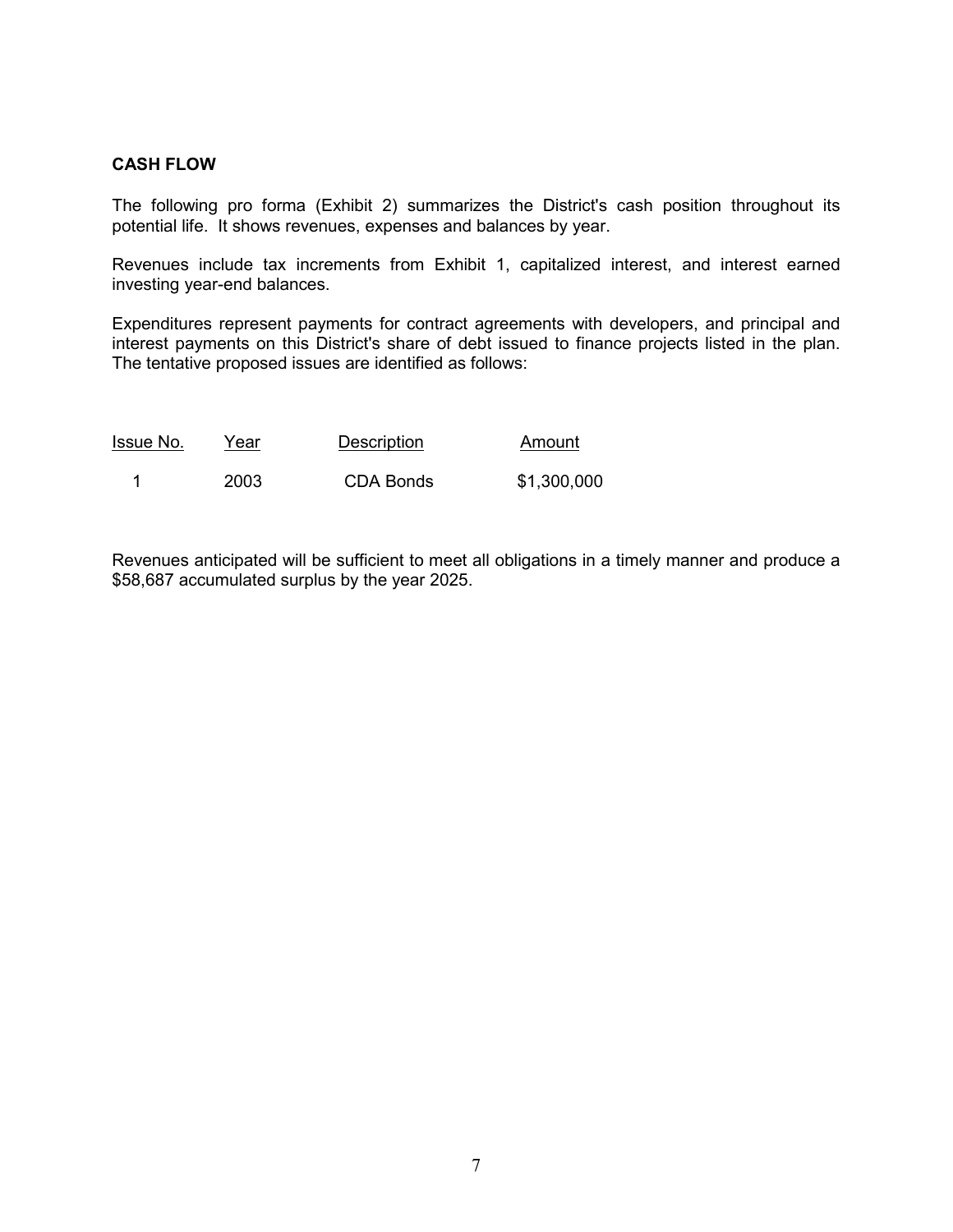### **City of Muskego TID #9**

#### *Financing Plan*

|              |                 |             |          |           |           |                      |           | <b>Balance</b> |                |             |
|--------------|-----------------|-------------|----------|-----------|-----------|----------------------|-----------|----------------|----------------|-------------|
|              | Projected       | Capitalized | Interest | Total     |           | <b>Proposed Debt</b> |           |                |                | Principal   |
| Year         | <b>TIF Revs</b> | Interest    | Earnings | Revenues  |           |                      |           | Annual         | Cumm           | Outstanding |
|              |                 |             |          |           | Principal | Interest             | Total     | Balance        | <b>Balance</b> |             |
| 2003         |                 | 214,500     |          | 214,500   |           | 35,750               | 35,750    | 178,750        | 178,750        | 1,300,000   |
| 2004         |                 |             | 7,150    | 7,150     |           | 71,500               | 71,500    | (64, 350)      | 114,400        | 1,300,000   |
| 2005         | 10,121          |             | 4,576    | 14,697    |           | 71,500               | 71,500    | (56, 803)      | 57,597         | 1,300,000   |
| 2006         | 42,206          |             | 2,304    | 44,509    |           | 71,500               | 71,500    | (26, 991)      | 30,606         | 1,300,000   |
| 2007         | 74,611          |             | 1,224    | 75,835    |           | 71,500               | 71,500    | 4,335          | 34,942         | 1,300,000   |
| 2008         | 79,366          |             | 1,398    | 80,764    | 10,000    | 71,500               | 81,500    | (736)          | 34,206         | 1,290,000   |
| 2009         | 84,170          |             | 1,368    | 85,538    | 15,000    | 70,950               | 85,950    | (412)          | 33,793         | 1,275,000   |
| 2010         | 89,021          |             | 1,352    | 90,373    | 20,000    | 70,125               | 90,125    | 248            | 34,041         | 1,255,000   |
| 2011         | 93,920          |             | 1,362    | 95,282    | 25,000    | 69,025               | 94,025    | 1,257          | 35,298         | 1,230,000   |
| 2012         | 98,869          |             | 1,412    | 100,281   | 30,000    | 67,650               | 97,650    | 2,631          | 37,929         | 1,200,000   |
| 2013         | 103,867         |             | 1,517    | 105,384   | 40,000    | 66,000               | 106,000   | (616)          | 37,314         | 1,160,000   |
| 2014         | 108,915         |             | 1,493    | 110,408   | 45,000    | 63,800               | 108,800   | 1,608          | 38,922         | 1,115,000   |
| 2015         | 114,014         |             | 1,557    | 115,571   | 50,000    | 61,325               | 111,325   | 4,246          | 43,168         | 1,065,000   |
| 2016         | 119,164         |             | 1,727    | 120,890   | 60,000    | 58,575               | 118,575   | 2,315          | 45,483         | 1,005,000   |
| 2017         | 124,365         |             | 1,819    | 126,184   | 70,000    | 55,275               | 125,275   | 909            | 46,392         | 935,000     |
| 2018         | 129,618         |             | 1,856    | 131,474   | 80,000    | 51,425               | 131,425   | 49             | 46,441         | 855,000     |
| 2019         | 134,924         |             | 1,858    | 136,781   | 90,000    | 47,025               | 137,025   | (244)          | 46,197         | 765,000     |
| 2020         | 140,282         |             | 1,848    | 142,130   | 100,000   | 42,075               | 142,075   | 55             | 46,252         | 665,000     |
| 2021         | 145,695         |             | 1,850    | 147,545   | 110,000   | 36,575               | 146,575   | 970            | 47,222         | 555,000     |
| 2022         | 151,161         |             | 1,889    | 153,050   | 120,000   | 30,525               | 150,525   | 2,525          | 49,747         | 435,000     |
| 2023         | 156,682         |             | 1,990    | 158,672   | 135,000   | 23,925               | 158,925   | (253)          | 49,494         | 300,000     |
| 2024         | 162,258         |             | 1,980    | 164,238   | 145,000   | 16,500               | 161,500   | 2,738          | 52,232         | 155,000     |
| 2025         | 167,890         |             | 2,089    | 169,980   | 155,000   | 8,525                | 163,525   | 6,455          | 58,687         | 0           |
| 2026         | 173,579         |             | 2,347    | 175,926   |           |                      |           | 175,926        | 234,613        | $\pmb{0}$   |
| 2027         | 179,324         |             | 9,385    | 188,709   |           |                      |           | 188,709        | 423,321        | $\mathbf 0$ |
| <b>TOTAL</b> | 2,684,023       | 214,500     | 57,349   | 2,955,871 | 1,300,000 | 1,232,550            | 2,532,550 | 423,321        |                |             |

r.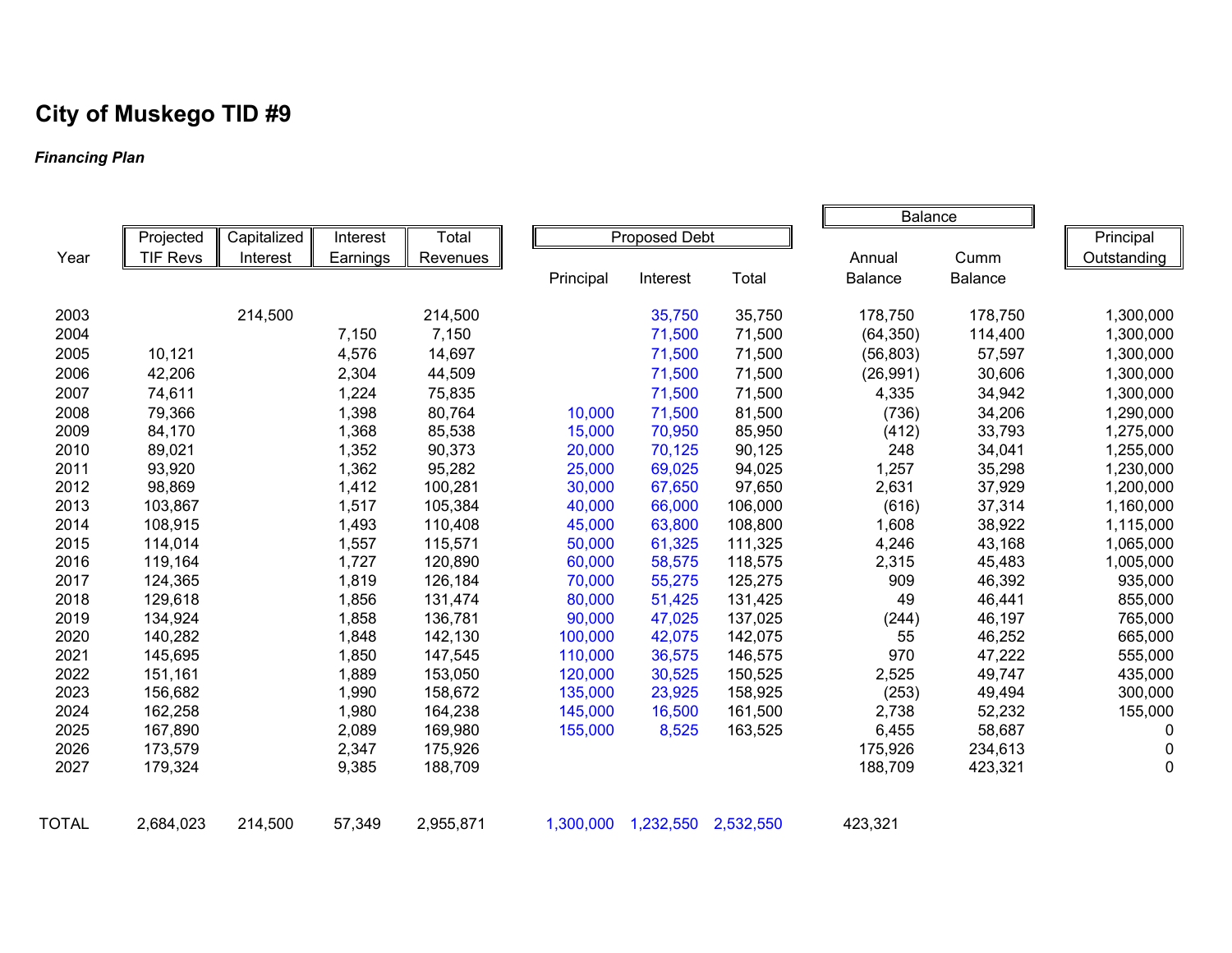#### **DETAILED LIST OF PROJECT COSTS**

This project plan is not meant to be a budget nor an appropriation of funds for specific projects, but a framework with which to manage projects. All costs included in the plan are estimates based on best information available. The City retains the right to delete projects or change the scope and/or timing of projects implemented as they are individually authorized by the City Council, without amending the plan.

All costs are based on 2002 prices and are preliminary estimates. The City reserves the right to increase these costs to reflect inflationary increases and other uncontrollable circumstances between 2002 and the time of construction. The City also reserves the right to increase certain project costs to the extent others are reduced or not implemented, without amending the plan. The tax increment allocation is preliminary and is subject to adjustment based upon the implementation of the plan.

#### **PROPOSED TIF PROJECT ESTIMATES**

Water Main Extension **\$690,000** Underground Utility Wires \$385,000 Property Acquisition Stormwater Management Pedestrian Paths / Sidewalks Landscaping Organization and Administration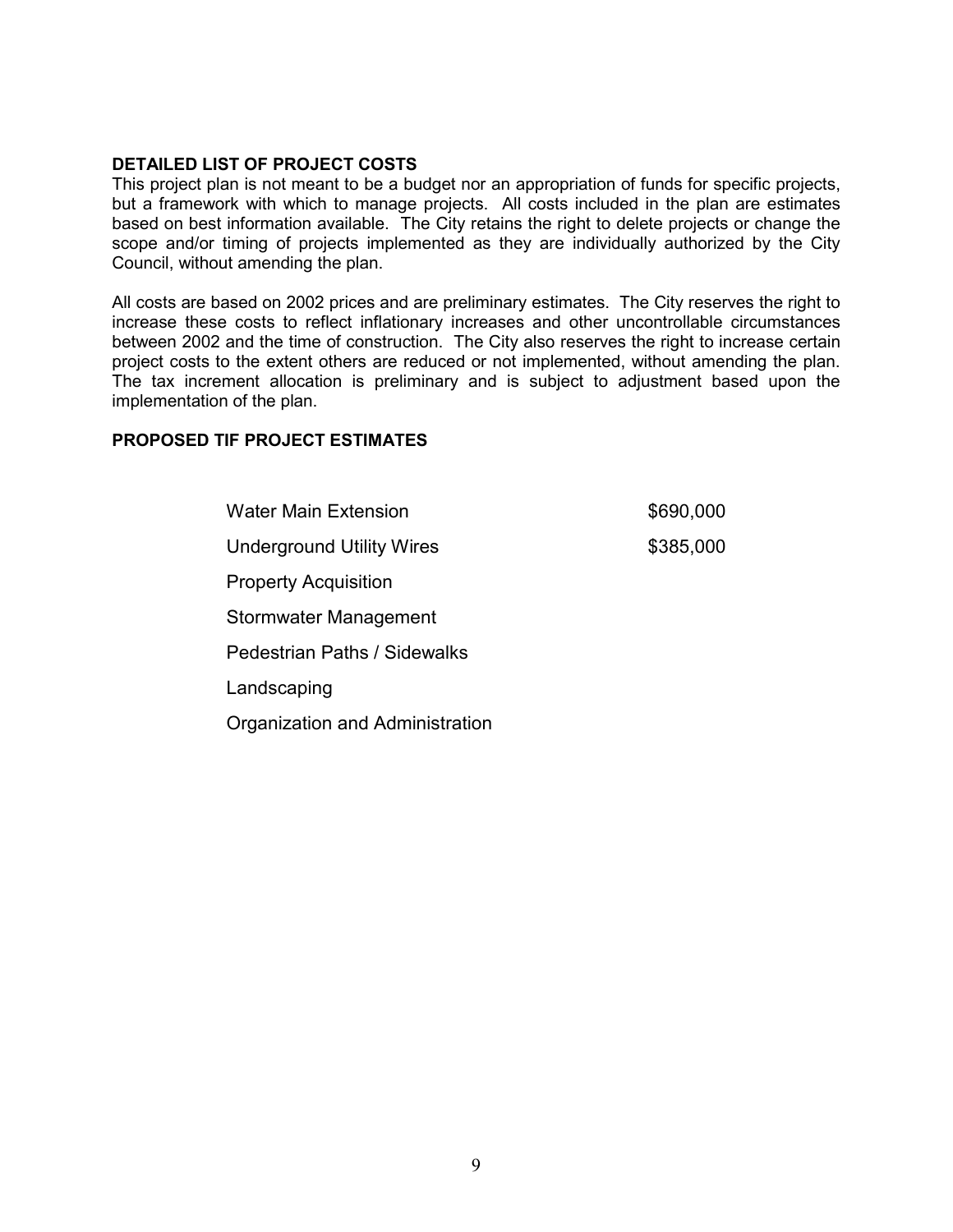Project Plan Tax Incremental District No. 9 City of Muskego, Wisconsin

#### **A DESCRIPTION OF THE METHODS OF FINANCING AND THE TIME WHEN SUCH COSTS OR MONETARY OBLIGATIONS RELATED THERETO ARE TO BE INCURRED**

#### *PLAN IMPLEMENTATION*

Projects identified will provide the anticipated services to the area. It is anticipated these improvements may be made over a seven year period. A reasonable and orderly sequence is outlined on the following page. However, public debt and expenditures should be made at the pace private development occurs to assure increment is sufficient to cover expenses.

The order in which public improvements are made should be adjusted in accordance with development and execution of developer agreements. The City reserves the right to alter the implementation of this plan to accomplish this objective.

Interest rates projected are based on current market conditions. Municipal interest rates are subject to constantly changing market conditions. In addition, other factors such as the loss of tax-exempt status of municipal bonds or broadening the purpose of future tax exempt bonds would affect market conditions. Actual interest expense will be determined once the methods of financing have been approved and securities issued.

If financing as outlined in this plan proves unworkable, the City reserves the right to use alternate financing solutions for the projects as they are implemented.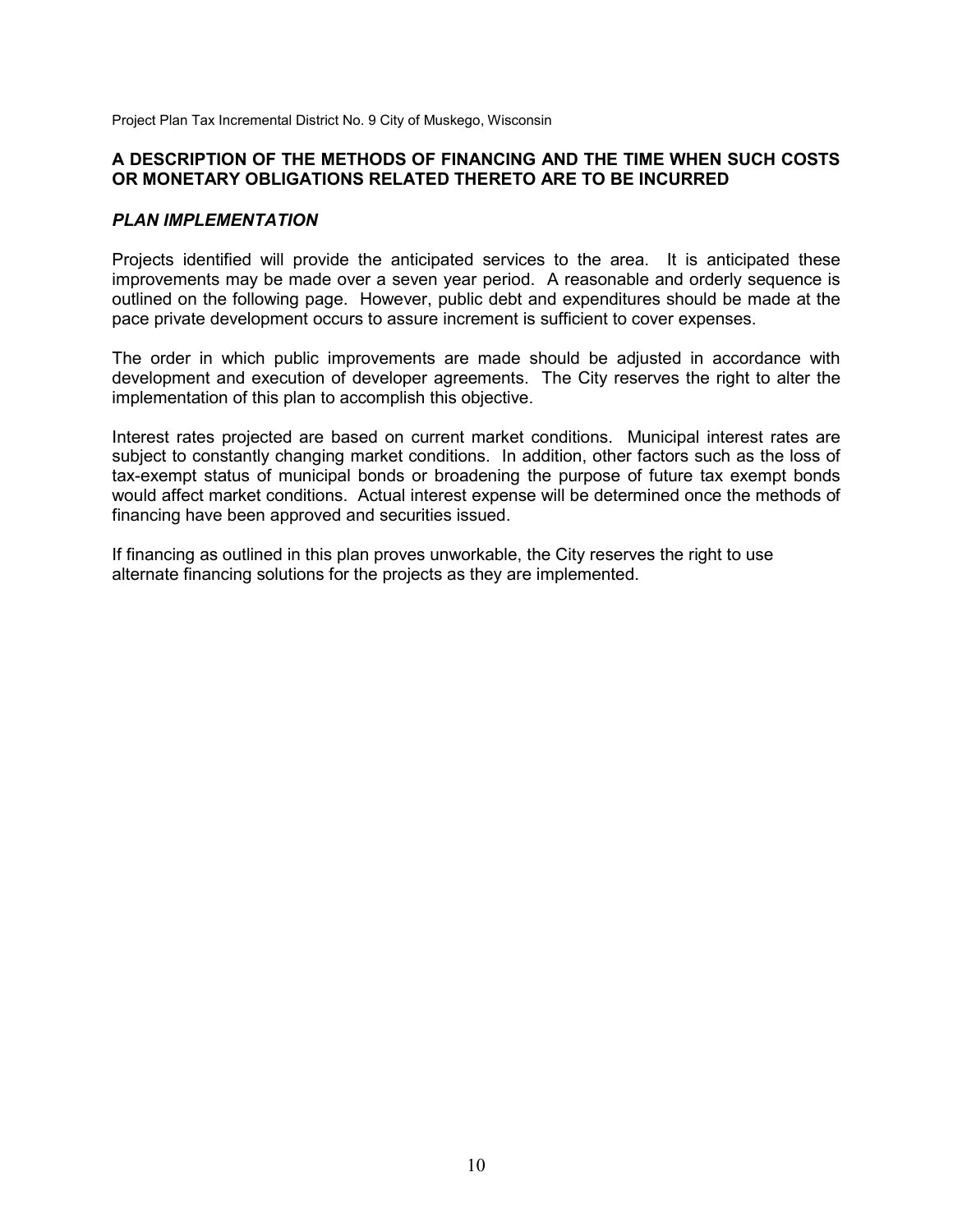## **City of Muskego TID #9**

### **Proposed Financing**

| Water main extension              | 690,000 |
|-----------------------------------|---------|
| <b>Underground Utilitiy Wires</b> | 385,000 |

Property Acquision

Landscaping

Organization and Admin.

Subtotal 1,075,000

*Plus:*

| <b>Maximum Discount</b> | 16,250  |
|-------------------------|---------|
| Capitalized Interest    | 214,500 |
| Finance and Legal Fees  | 20,000  |

Total Needed to Finance 1,325,750

#### *Less :*

Funds on Hand 0

Interest Earnings (25,750)

| <b>Total Financing</b> | 1.300.000 |
|------------------------|-----------|
|                        |           |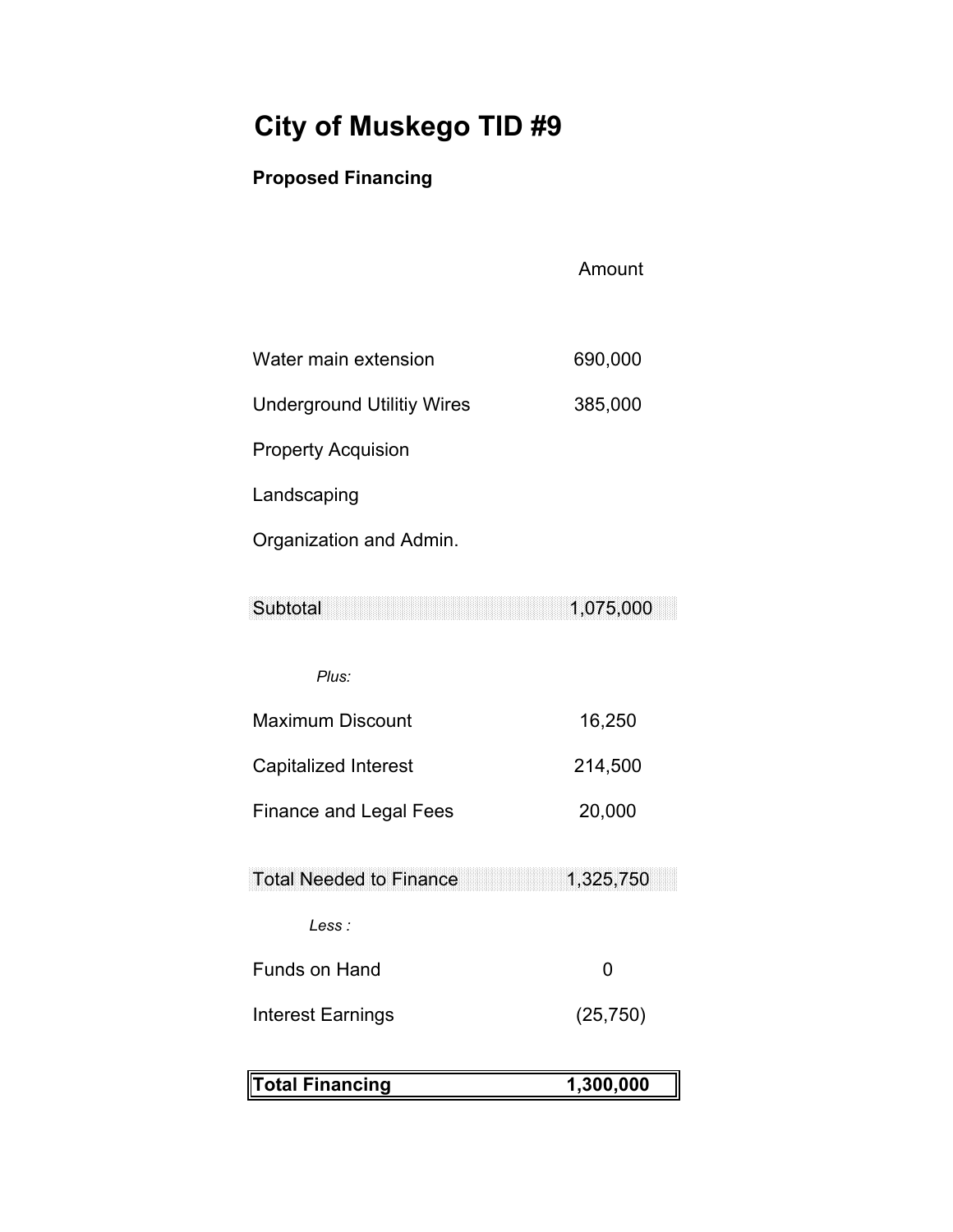Project Plan Tax Incremental District No. 9 City of Muskego, Wisconsin

#### **PROPOSED TIF PROJECT BORROWINGS**

#### **CDA Bonds Issue No. 1 Proposed Maturity Schedule**   $$1,300,000$

The 2003 projects are anticipated to be financed with General Obligation Bonds to be issued under authority of Wisconsin Statutes Chapter 67. The interest rate used for this is 5.5%.

| YEAR         | <b>PRINCIPAL</b> | <b>INTEREST</b> | <b>TOTAL</b>   |
|--------------|------------------|-----------------|----------------|
| 2003         |                  | 35,750          | 35,750         |
| 2004         |                  | 71,500          | 71,500         |
| 2005         |                  | 71,500          | 71,500         |
| 2006         |                  | 71,500          | 71,500         |
| 2007         |                  | 71,500          | 71,500         |
| 2008         | 10,000           | 71,500          | 81,500         |
| 2009         | 15,000           | 70,950          | 85,950         |
| 2010         | 20,000           | 70,125          | 90,125         |
| 2011         | 25,000           | 69,025          | 94,025         |
| 2012         | 30,000           | 67,650          | 97,650         |
| 2013         | 40,000           | 66,000          | 106,000        |
| 2014         | 45,000           | 63,800          | 108,800        |
| 2015         | 50,000           | 61,325          | 111,325        |
| 2016         | 60,000           | 58,575          | 118,575        |
| 2017         | 70,000           | 55,275          | 125,275        |
| 2018         | 80,000           | 51,425          | 131,425        |
| 2019         | 90,000           | 47,025          | 137,025        |
| 2020         | 100,000          | 42,075          | 142,075        |
| 2021         | 110,000          | 36,575          | 146,575        |
| 2022         | 120,000          | 30,525          | 150,525        |
| 2023         | 135,000          | 23,925          | 158,925        |
| 2024         | 145,000          | 16,500          | 161,500        |
| 2025         | 155,000          | <u>8,525</u>    | <u>163,525</u> |
| <b>TOTAL</b> | 1,300,000        | 1,232,550       | 2,532,550      |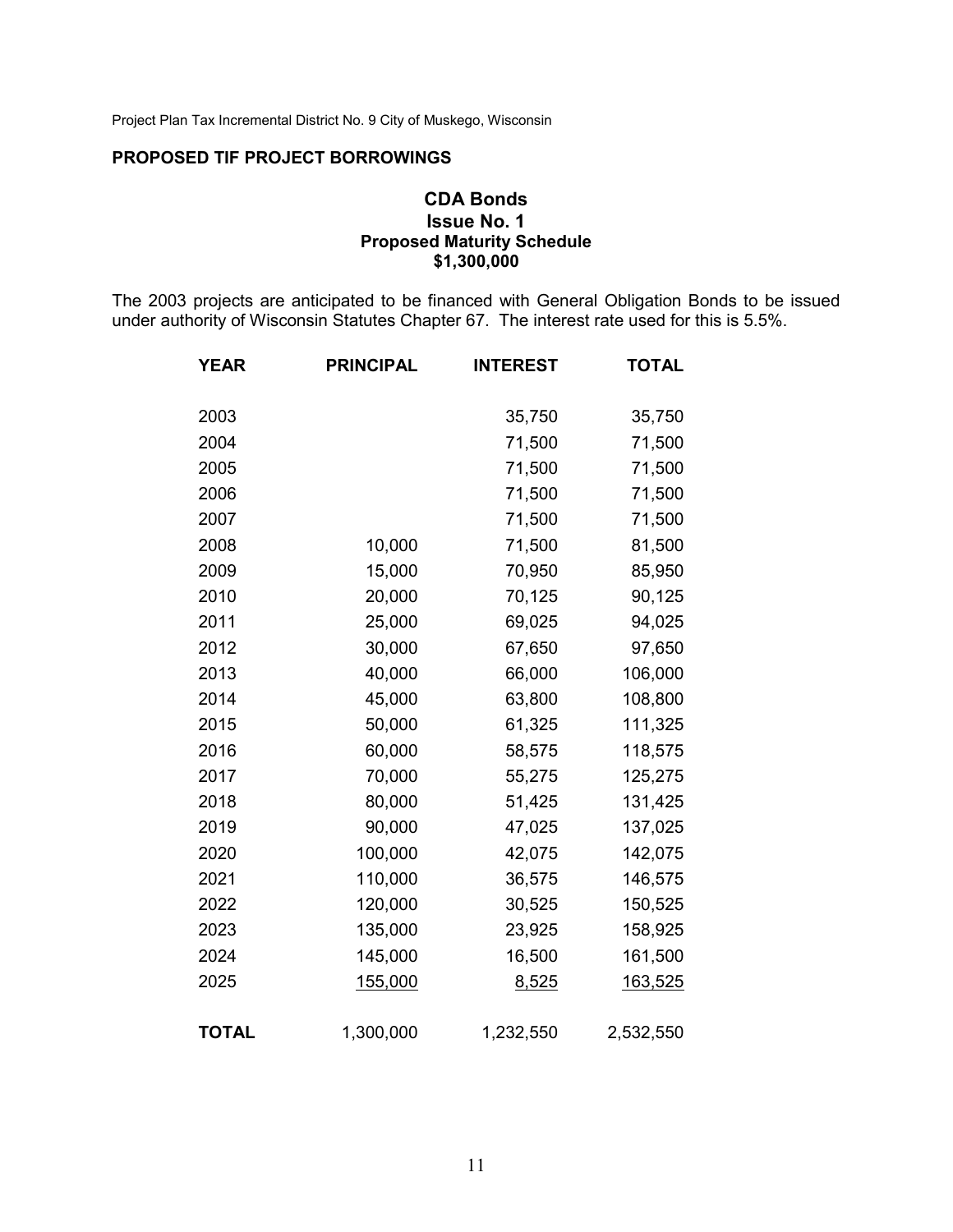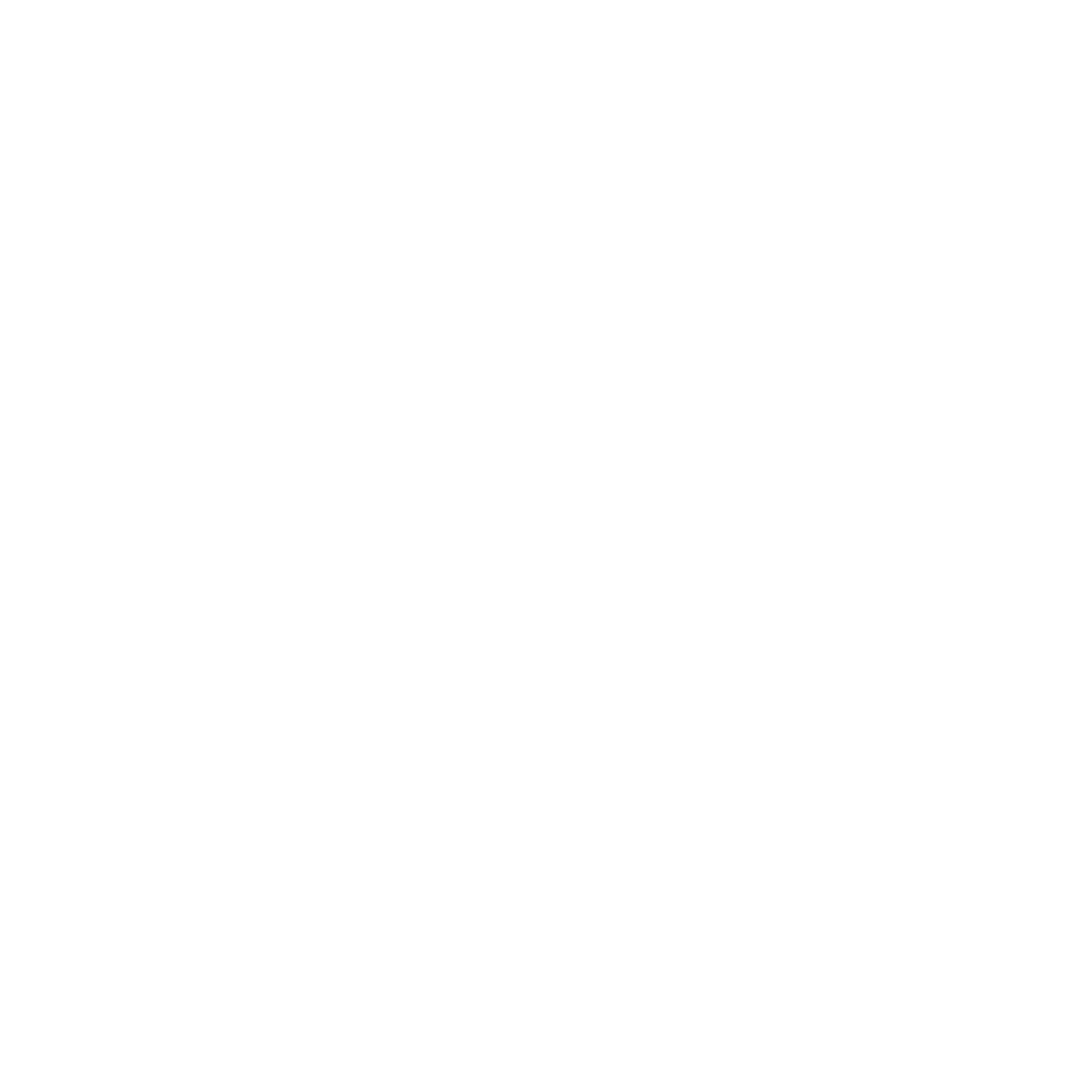#### **MAP SHOWING PROPOSED PROJECTS**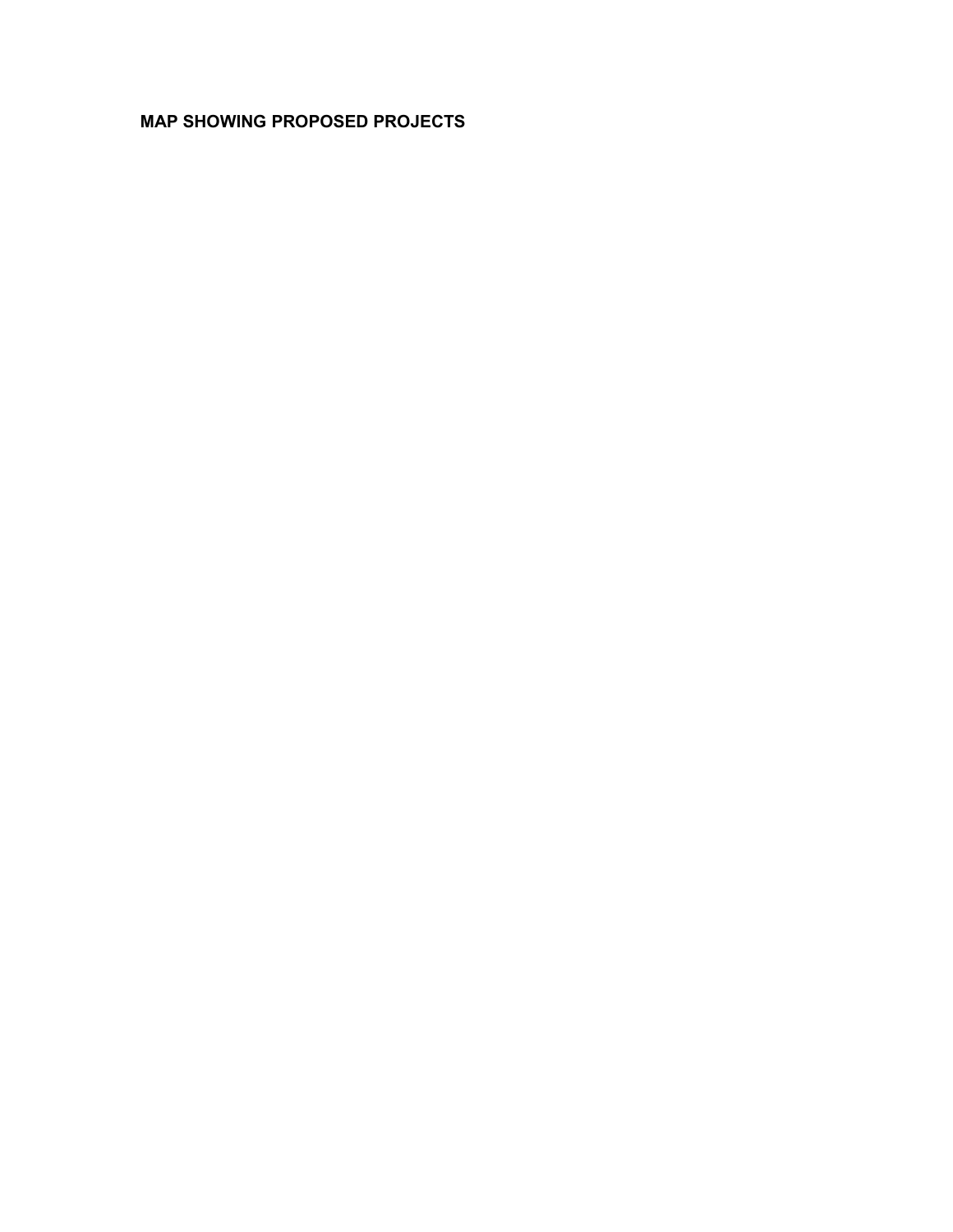#### **MAP SHOING PROPOSED USES**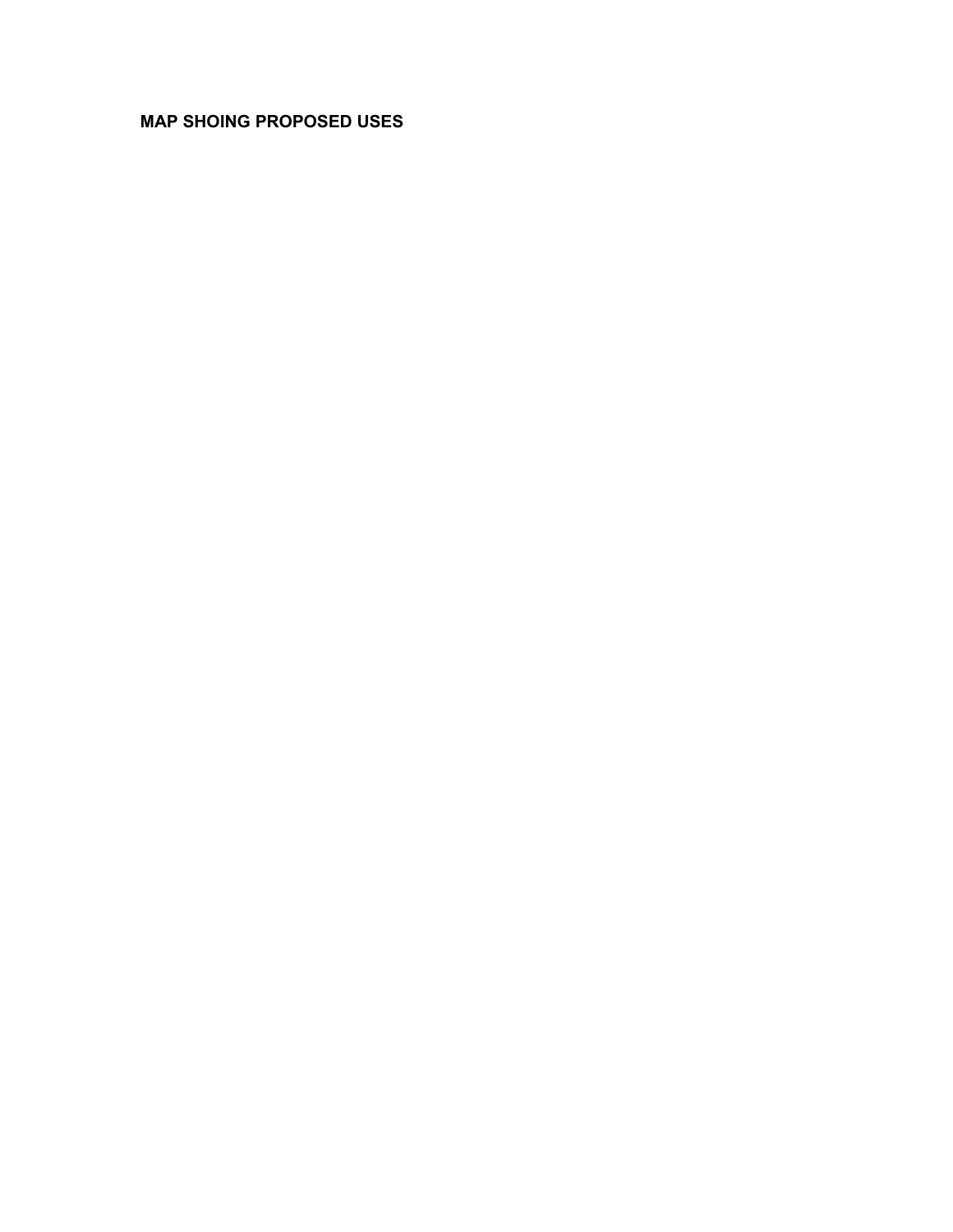#### **PROPOSED CHANGES IN ZONING ORDINANCES**

The Planning Department staff is currently working with the Mayors Task Force on Economic Development to draft zoning district regulations which reflect the unique character of the Tess Corners neighborhood. This new District is preliminarily referred to as the HC-1 Tess Corners Historic Crossroads District. It is anticipated that the proposed district regulations and map amendments will be presented to the Plan Commission and Common Council in early 2003.

In addition, it is anticipated that substantial modifications to Zoning Districts and Zoning Ordinance text will occur in conjunction with the City-wide repeal and recreation of the Municipal Zoning Code. The Zoning Code project is being researched concurrent with the drafting of this Plan; its implementation is anticipated to occur in late 2004 or early 2005.

#### **PROPOSED CHANGES IN MASTER PLAN, BUILDING CODES AND CITY ORDINANCES**

It is expected that this project plan will be complementary to the City's master plan. There are no proposed changes to the City's building codes or other City ordinances for the implementation of this project plan.

#### **A LIST OF ESTIMATED NON-PROJECT COSTS**

Anticipated construction by private parties: \$3,050,400

#### **RELOCATION**

It is not anticipated there will be a need to relocate any persons or businesses in conjunction with this project plan. In the event relocation becomes necessary at some time during the implementation period, the City will take the following steps and actions.

Before negotiations begin for the acquisition of property or easements, all property owners will be provided an informational pamphlet prepared by the Wisconsin Department of Commerce and if any person is to be displaced as a result of the acquisition, they will be given a pamphlet on "Relocation Rights". The City will provide each owner a full narrative appraisal, a map showing the owners of all property affected by the proposed project and a list of all or at least ten neighboring landowners to whom offers are being made.

The City will file a relocation plan with the Department of Commerce and shall keep records as required in Wisconsin Statute Section 32.27.

#### **ORDERLY DEVELOPMENT OF THE CITY**

TID No. 9 contributes to the orderly development of the City by providing the opportunity for continued growth in tax base and aesthetics and residential character in a developed portion of the City. TID No. 9 will assist the City in the redevelopment along Janesville Road and will compliment the CDA Redevelopment Plan for Redevelopment District No. 1.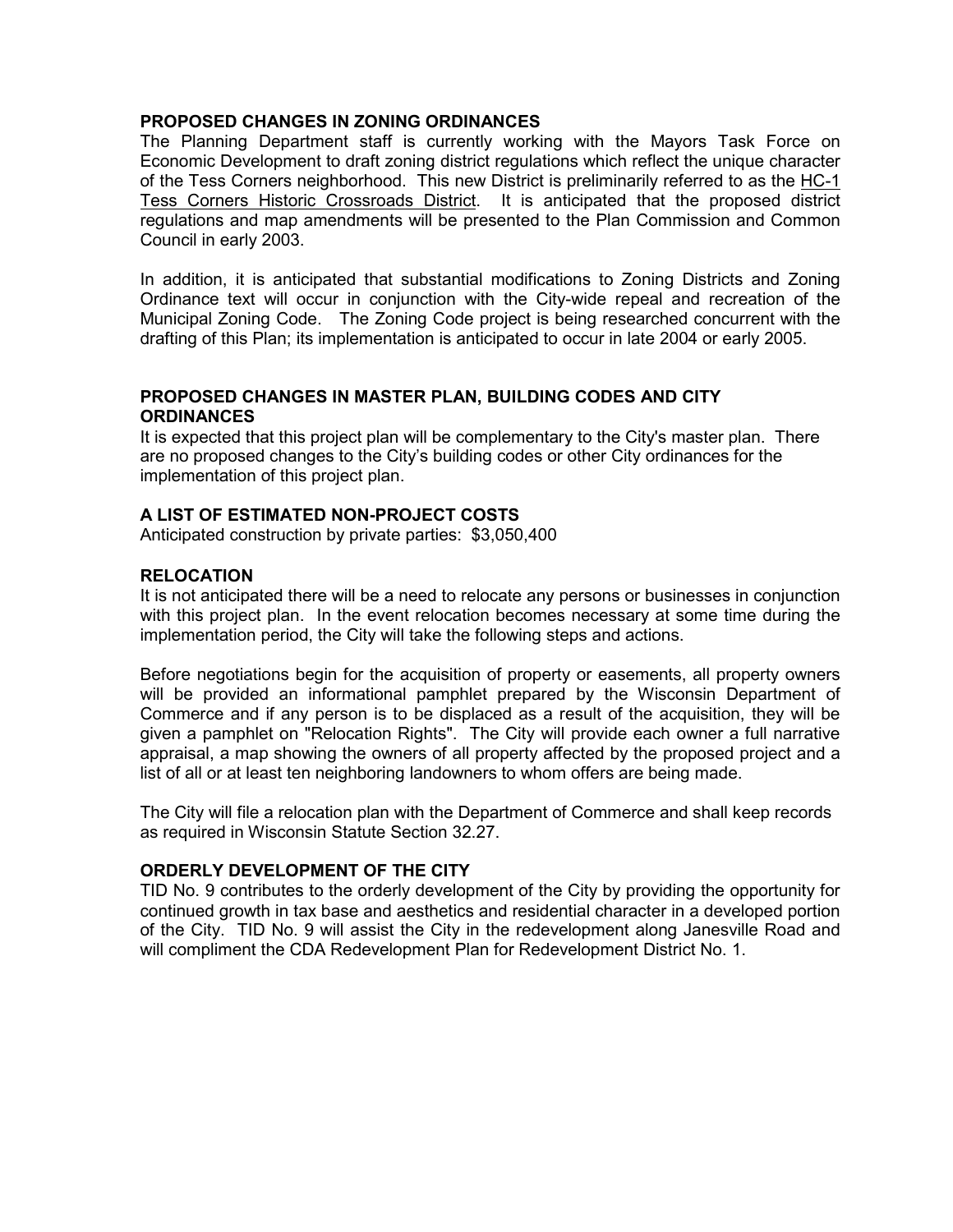#### **PARCEL LIST**

|                       | TID <sub>9</sub> |             |             |              |
|-----------------------|------------------|-------------|-------------|--------------|
| <b>TAX KEY NUMBER</b> | <b>NAME</b>      | <b>LAND</b> | <b>IMPR</b> | <b>TOTAL</b> |
| 2162.992              | Hallada          | 54400       | 81300       | 135700       |
| 2162.993              | Russ'            | 134100      | 120700      | 254800       |
| 2162.994              | <b>Bierer</b>    | 70600       | 136100      | 206700       |
| 2162.996              | Heritage Church  | exempt      |             |              |
| 2162.996.001          | Heritage Church  | 29700       | 116000      | 145700       |
| 2162.997              | Zillig           | 740000      | 3137400     | 3877400      |
| 2162.998              | Katzner          | 68800       | 77800       | 146600       |
| 2162.999              | Wanasek          | 161100      | 294900      | 456000       |
| 2162.999.001          | Lincoln          | 148600      | 297400      | 446000       |
| 2165.972              | <b>St Pauls</b>  | exempt      |             |              |
| 2165.973              | Salentine        | 449000      | 1481400     | 1930400      |
| 2165.974              | <b>St Pauls</b>  | exempt      |             |              |
| 2165.975              | <b>St Pauls</b>  | exempt      |             |              |
| 2165.976              | Schuster         | 97300       | 266700      | 364000       |
| 2165.977              | Shanklin         | 56500       |             | 56500        |
| 2165.978              | <b>BioSource</b> | 77300       | 620800      | 698100       |
| 2165.982              | Schaumberg       | deleted     |             |              |
| 2165.983              | Schaumberg       | deleted     |             |              |
| 2165.984              | Waukesha         | exempt      |             |              |
| 2165.984.001          | Waukesha         | exempt      |             |              |
| 2165.985              | Schaumberg, Paul | 63100       | 196300      | 259400       |
| 2165.986              | Smith            | 38100       | 122000      | 160100       |
| 2165.989.001          | Schaumberg       | 61800       | 105500      | 167300       |
| 2165.989.002          | City of Muskego  | exempt      |             |              |
| 2165.996.006          | <b>BioSource</b> | 11800       |             | 11800        |
| 2165.999              | Kurth            | 55100       | 62700       | 117800       |
| 2167.007.006          | Thelen           | 64000       | 1458300     | 1522300      |
| 2167.065              | Augustine        | 38700       | 120400      | 159100       |
| 2167.066              | Rader            | 38900       | 177800      | 216700       |
| 2167.067              | Haupt            | 39900       | 144700      | 184600       |
| 2167.068              | Peterson         | 40900       | 134000      | 174900       |
| 2167.993              | Wollman          | 33500       | 77500       | 111000       |
| 2167.994              | Wollman          | 37000       | 73900       | 110900       |
| 2167.995.007*         | Jewel Osco       | 118700      |             |              |
| 2167.995.010*         | Jewel Osco       | 100000      |             |              |
| 2167.995.011*         | Redman/Maciolek  | 310600      |             | 124200       |
| 2167.995.012*         | Redman/Maciolek  | 342000      |             | 194100       |
| 2167.995.013*         | Redman/Maciolek  | 263800      |             | 310600       |
| 2167.995.014*         | Redman/Maciolek  | 124200      |             | 342000       |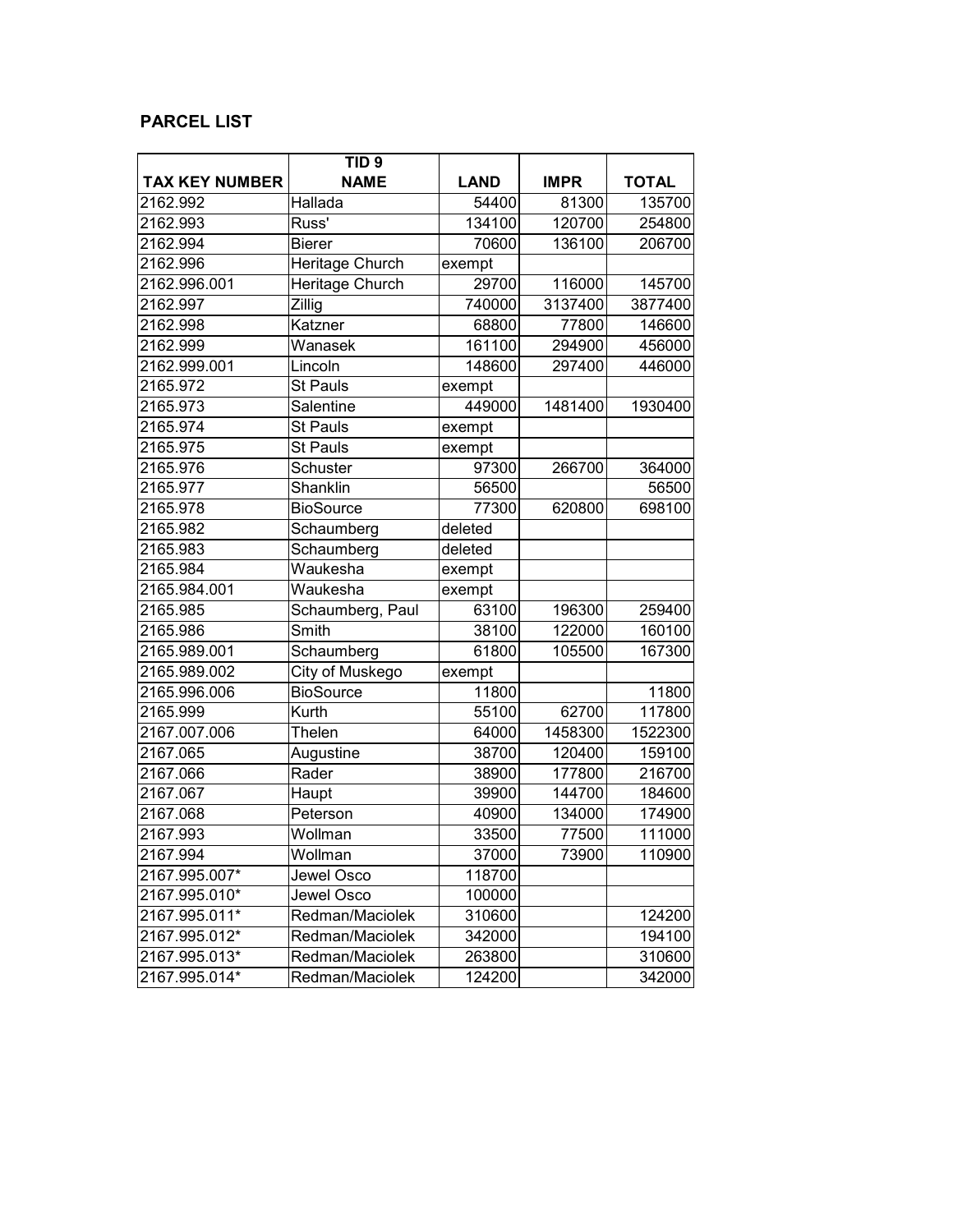|                       | TID <sub>9</sub>    |             |             |              |
|-----------------------|---------------------|-------------|-------------|--------------|
| <b>TAX KEY NUMBER</b> | <b>NAME</b>         | <b>LAND</b> | <b>IMPR</b> | <b>TOTAL</b> |
| 2167.995.015*         | Redman/Maciolek     | 194100      |             | 263800       |
| 2167.997              | <b>Bushberger</b>   | 49600       | 189900      | 239500       |
| 2167.998              | Atonement           | exempt      |             |              |
| 2167.999              | Don Mgmt            | 224000      | 1176900     | 1400900      |
| 2168.961              | <b>TC School</b>    | exempt      |             |              |
| 2168.963              | Lamb                | 55500       | 64900       | 120400       |
| 2168.982              | <b>TC Fire</b>      | exempt      |             |              |
| 2168.983              | Ulfeng              | 36600       | 126800      | 163400       |
| 2168.984              | Baas                | 45400       | 97800       | 143200       |
| 2168.985              | Waukesha            | exempt      |             |              |
| 2168.986.001          | Knapp               | 42900       | 126500      | 169400       |
| 2168.986.002          | LeDoux              | 44100       | 100100      | 144200       |
| 2168.986.003          | Yanko               | 43300       | 135200      | 178500       |
| 2168.987              | Waukesha            | exempt      |             |              |
| 2168.988              | Kirchoff            | 38200       | 93600       | 131800       |
| 2168.989              | Smith               | 42900       | 94200       | 137100       |
| 2168.990              | Mather              | 49500       | 89100       | 138600       |
| 2168.991              | Cameron             | 33900       | 97000       | 130900       |
| 2168.992              | Ciula               | 29400       | 89100       | 118500       |
| 2168.993              | Smith               | 16300       | 113200      | 129500       |
| 2168.994              | <b>Bunchkowski</b>  | 19100       | 120300      | 139400       |
| 2168.996              | <b>E&amp;K Land</b> | 99800       | 244400      | 344200       |
| 2168.997              | Kelsenberg          | 44000       | 71500       | 115500       |
| 2168.999              | <b>St Pauls</b>     | exempt      |             |              |
| 2172.998              | <b>Bank One</b>     | 121200      | 242200      | 363400       |
| 2172.998.002          | Janesville Medical  | 284100      | 2007500     | 2291600      |